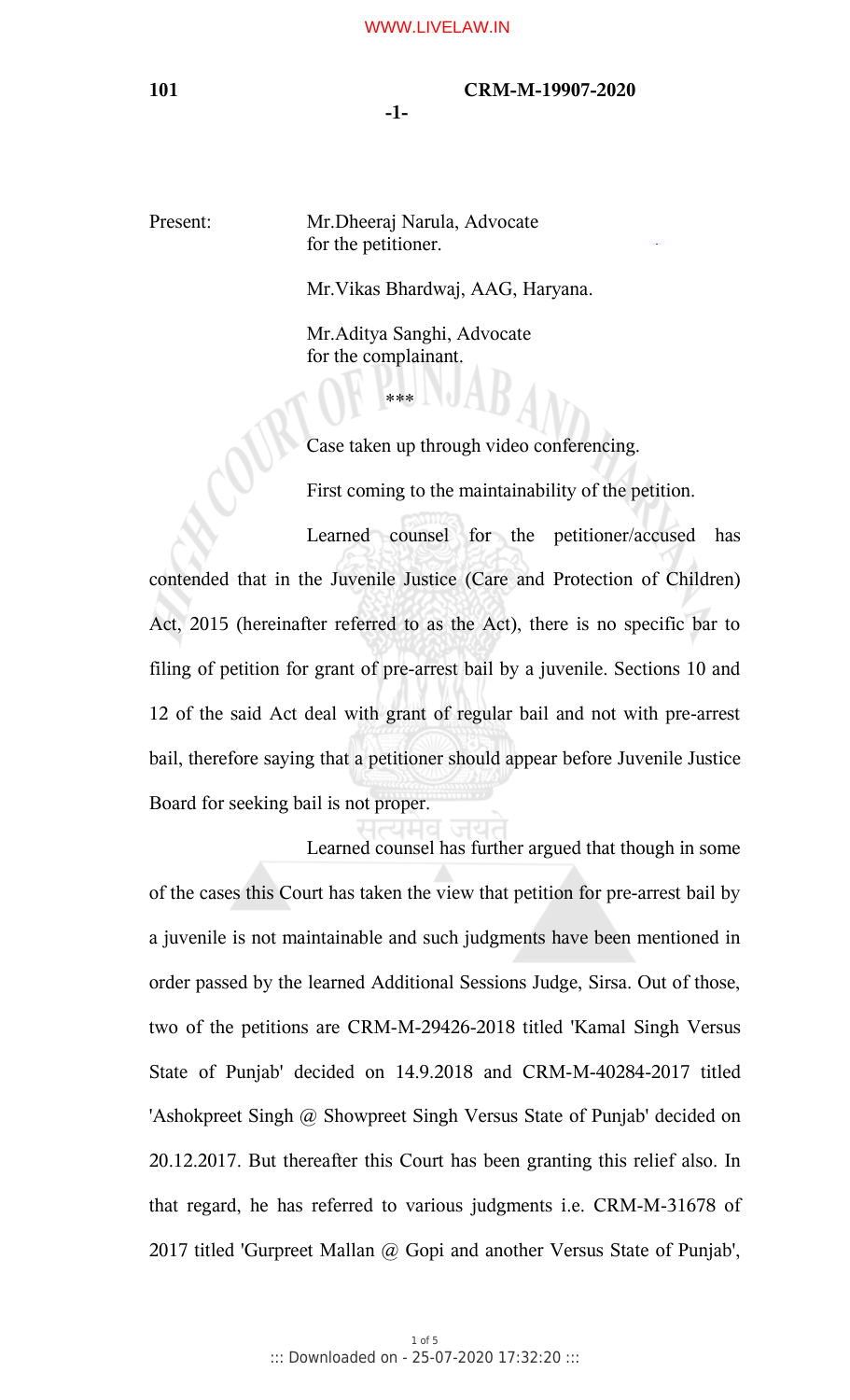**-2-**

## **101 CRM-M-19907-2020**

decided on 12.10.2017, CRM-M-12040 of 2019 titled 'Kiratpal Singh Versus State of Punjab', decided on 3.5.2019, CRM-M-26047-2018 titled 'Kuldeep Singh Bholu Versus State of Punjab', decided on 15.6.2018 and CRM-M-9401 of 2019 titled 'Jaiveer Singh Versus State of Punjab', decided on 28.2.2019.

On the other hand, learned counsel appearing for the complainant has contended that such petition by a juvenile is not maintainable. In support of his submissions, he has also referred to various judgments i.e. *Amit Kumar Versus State of Haryana, 2013(5) RCR(Criminal) 836*, *Preetam Pathak Versus State of Chhattisgarh, 2015(147) AIC 529*, *Shahaab Ali (Minor) And Another Versus State of U.P., 2020(1) Crimes 276*, *Kamlesh Gurjar Versus State of M.P., 2020(1) RCR(Criminal)434*, *Sachin Versus State of Rajasthan, 2002(3) RCR(Criminal) 221* and *Tara Chand Versus State of Rajasthan, 2008(2) RCR(Criminal)764*.

Learned State counsel has also contended that this petition is not maintainable.

After hearing learned counsel for the parties, going through judgments referred by them and also going through the record and the relevant provisions of law, I find that the present petition cannot be held to be not maintainable. Juvenile Justice (Care and Protection of Children) Act, 2015 is a piece of social welfare legislation, which was enacted to take care of welfare of the children and to avoid their turning into hardened criminals. The basic purpose of this legislation was to ensure that a child under age of 18 some time coming in conflict with law by committing an offence is to be tried in a manner and under such environment, which may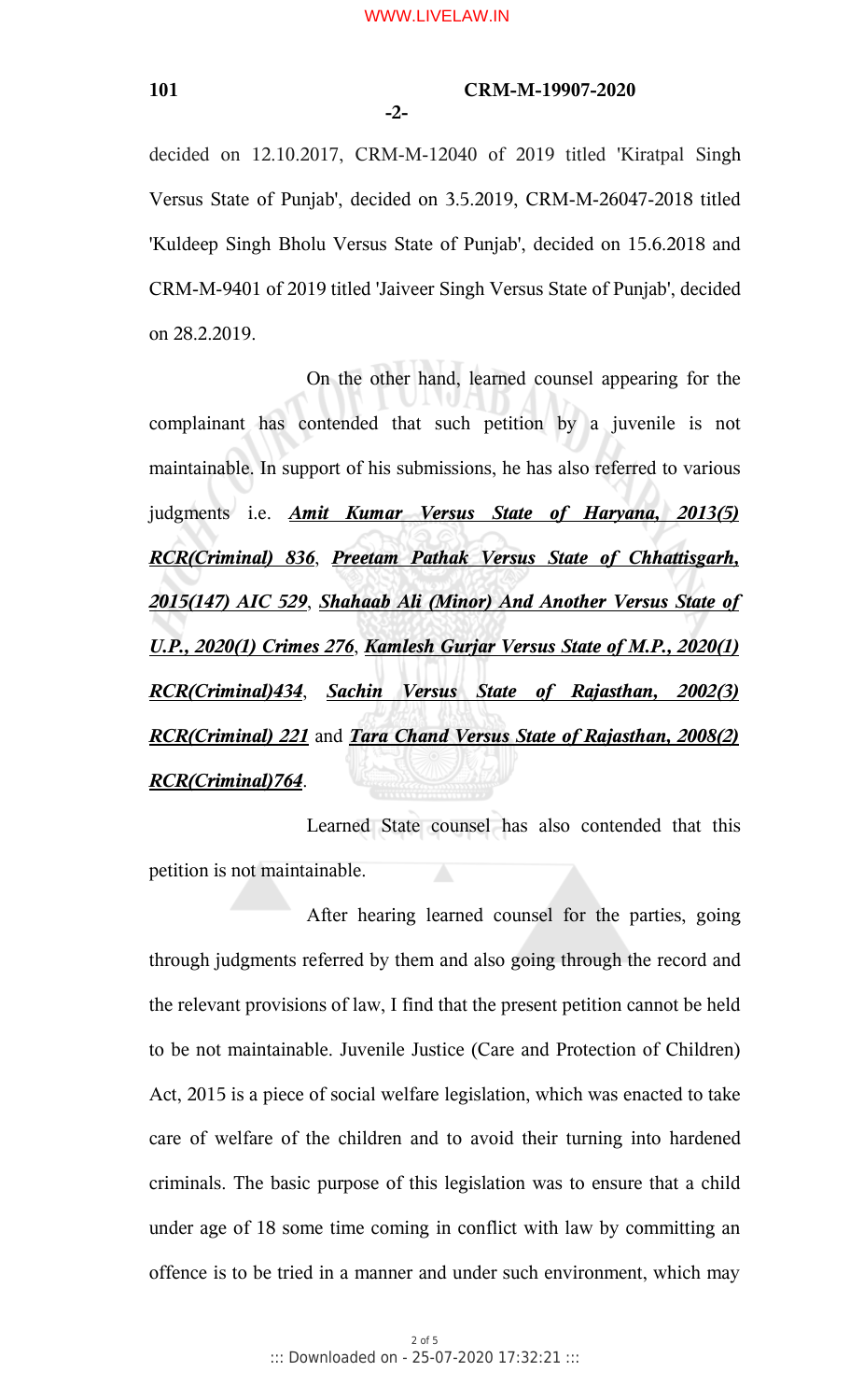# **101 CRM-M-19907-2020**

**-3-**

take him to the path of reformation rather than allowing such children to mix up with criminals in the jail and themselves turning into hardened criminals. This is exactly the purpose of putting the juvenile in conflict with law, in the separate observation homes rather than in normal jail. Even if a juvenile in conflict with law is found to have committed some offence, then instead of awarding deterrent punishment, his rehabilitation and social integration is sought. If this special enactment is silent as regard a particular provision then that has to be read with the general law i.e. Criminal Procedure Code. An inference can certainly be not drawn that the legislature intended to debar a juvenile from seeking relief of pre-arrest bail. If it was also, then a specific provision in that regard would have been there on analogy of Section 18 The Scheduled Castes and Scheduled Tribes (Prevention of Atrocities) Act, 1989, which clearly bars grant of pre-arrest bail to a person alleged to have committed offence under the said act. Even otherwise, the Juvenile Justice (Care and Protection of Children) Act, 2015 providing that children below age of 18 years coming within definition of juvenile be treated with kindness and compassion even if they are found in conflict with law. It could certainly be not intention of the legislature that such juvenile should be first apprehended and then produce before Juvenile Justice Board, in the process denying relief to a juvenile, which is available to the other persons, who are accused of heinous offences. The Apex Court in the judgment *Km.Hema Mishra Versus State of U.P. And others, 2014(1) CCR 385* has observed that in State of U.P., there is no provision in the Cr.P.C. for grant of anticipatory bail but even then High Court has power to grant anticipatory bail in writ jurisdiction in appropriate cases.

Under the circumstances, the petition in hand is found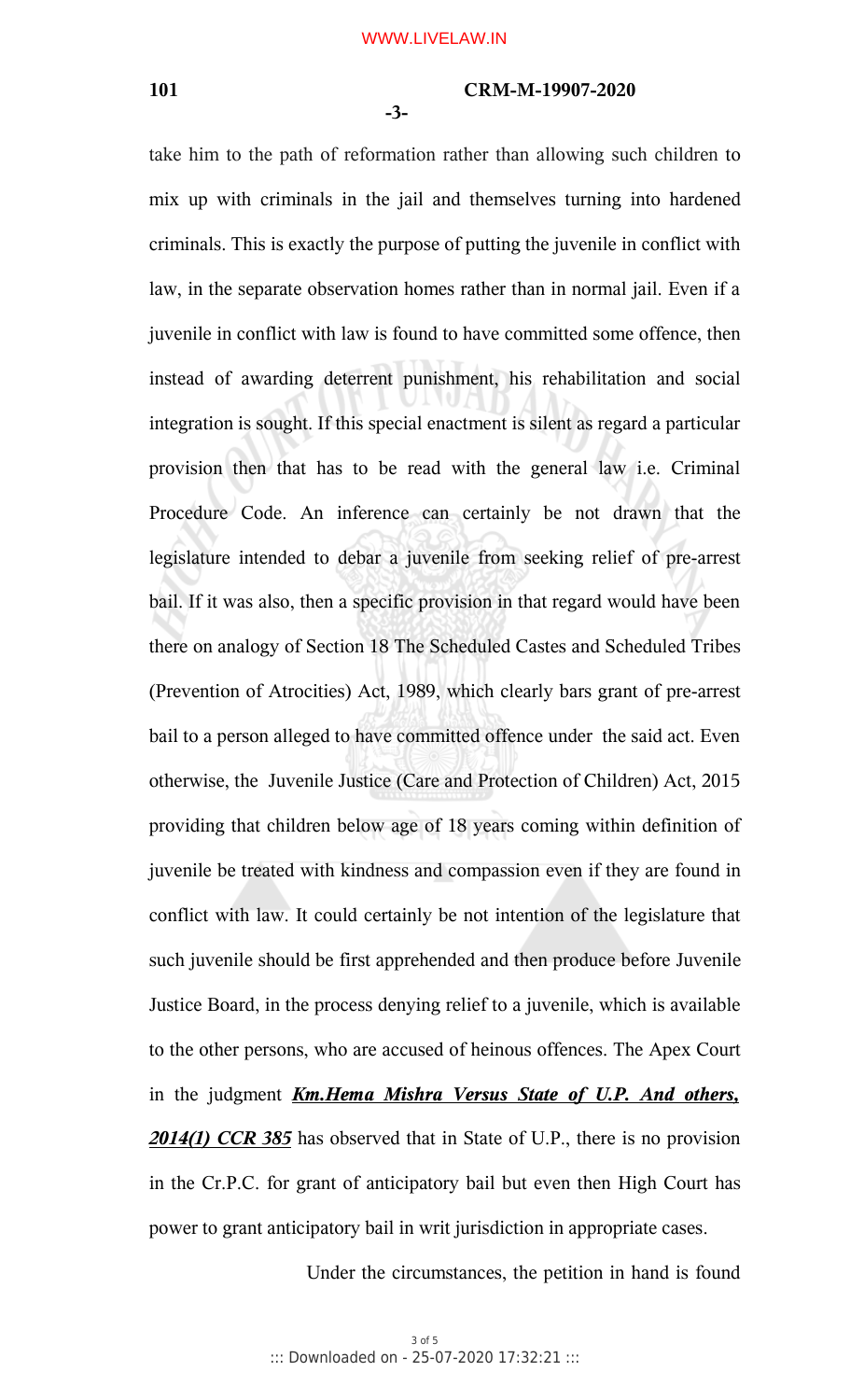## **101 CRM-M-19907-2020**

**-4-**

to be maintainable.

Now coming to the facts of the case, as per the prosecution story, on 14.9.2019 at about 10:15 p.m. while complainant Rakesh Kumar son of Tilak Raj, resident of Talwara Khurd, Ellenabad was sitting in his fields, then Lal Chand, his wife Bhagwanti, his son Krishan Kumar (present petitioner) and brother Sukhdev Singh came and started abusing him; Lal Chand gave a gandasi blow on his head and right arm, whereas wife of Lal Chand and his son (present petitioner) were having dandas and Sukhdev Singh was having datar; they said that the complainant was not giving passage to them and all of them attacked the complainant; wife of Lal Chand and his son (present petitioner) attacked him with dandas causing him injuries on right leg and waist; Sukhdev Singh gave blow of datar on left elbow of left hand; Lal Chand gave blows of gandasi on head and right arm of the complainant, then they tied his hands and feet with rope, gave him slaps and fist blows, took him towards katcha passage of his house and dragged him there; ultimately he was rescued and assailants ran away, in the process taking away Rs.5,000/--, a mobile phone and a gold chain of the complainant.

It is stated by learned counsel for the petitioner that there is a cross version of the incident inasmuch as on 14.9.2019, complainant Rakesh Kumar himself forcibly trespassed into the house of accused party and inflicted injuries on the person of Lal Chand – father and Bhagwanti, mother of present petitioner but the police had not taken any action; that Bhagwanti mother of the present petitioner has been granted interim bail by this Court and petitioner be also granted this concession.

Heard.